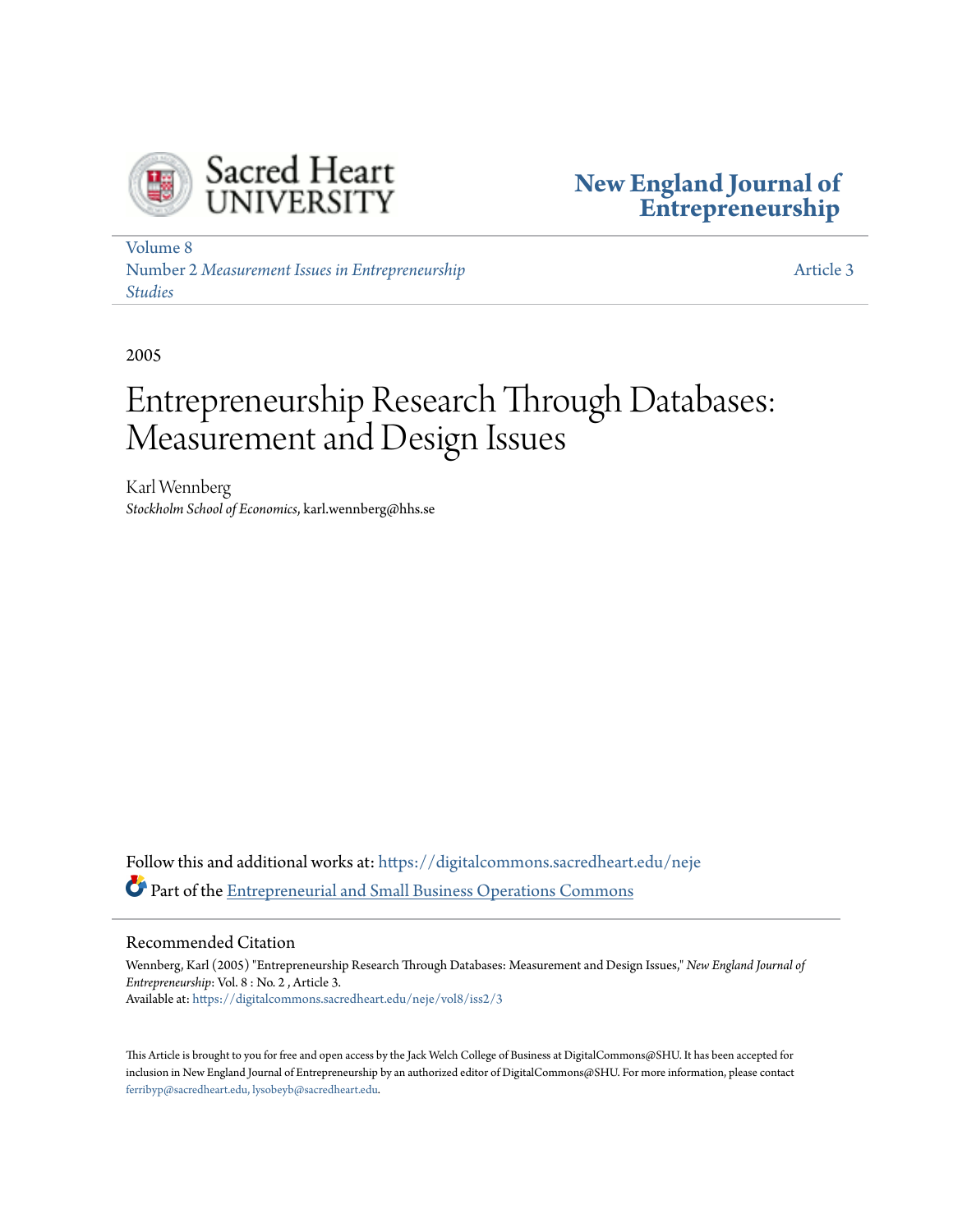# **Entrepreneurship Research Through Databases: Measurement and Design Issues**

#### Karl Wennberg

*T his article provides an account of how databases can be effectively used in entrepreneurship research. Improved quality and access to large secondary databases offer paths to answer questions of great theoretical value. I present an overview of theoretical, methodological, and practical difficulties in working with database data, together with advice on how such difficulties can be overcome. Conclusions are given, together with suggestions of areas where databases might provide real and important contributions to entrepreneurship research.*

The purpose of this article is to outline the potential of secondary databases<sup>1</sup> in entrepreneurship research. I will describe different pros and cons of using databases for entrepreneurship research, and provide some suggestions on how to handle problems related to the analysis of such data.I will also discuss different ethical considerations of using databases and conclude with examples of areas where databases might provide answers to theoretically vital questions.

Entrepreneurship research has sparsely made use of databases compared to other fields such as economics or the organizational and managerial sciences. As Aldrich (1992) noted: "Given the increasing number of publicly available data sets,and the openness of governments and some private firms to make their records available, the low number of articles based on public data sets is somewhat surprising" (p.201). However, the past couple of years have seen a greater usage of databases in entrepreneurship research (Bouckenooghe et al. 2004; Grégoire, Meyer, and De Castro 2002). There are several reasons for this development. The quality of official records in many countries has improved, raising the promise of public databases as it applies to entrepreneurship research. In the European Union for example, intrastate cooperation between public bodies such as statistical bureaus has raised the general standard of data (e.g., Tronti, Ceccato, and Cimino 2004). Such cooperation has also facilitated the possibilities to make international comparison between public databases.

These improvements open up promising new paths to the entrepreneurship research community to address vital theoretical questions. For example, by combining data on new and emerging firms with labor market and tax data of individuals' education, working history, and personal finances, it should be possible to follow people's 'entrepreneurial careers' over time. In addition, longitudinal analysis of data-

bases has the potential to contribute methodologically to the field of entrepreneurship. Because theories of entrepreneurship have increasingly come to stress the process nature of entrepreneurship, longitudinal methods offer much more promise than cross-sectional tools for improving our understanding of entrepreneurship and entrepreneurial processes (Davidsson 2004;Van de Ven 1992; Chandler and Lyon 2001).

This article focuses on how secondary databases can be effectively used in entrepreneurship research, addressing potential pros and cons compared to other types of data, and what can be done to overcome some of the methodological obstacles in working with databases.The article specifically addresses the following issues: First, the focus will be on general and large-scale databases such as those available from public authorities and organizations. I will not address, for instance, specific corporate databases, although many of the ideas put forward in the article are relevant to these as well. Second, I will not go into details on methods of analysis, although examples and suggestion will be given along the way. Third, the aim is to specify what has previously been found to work and what has been found not to, and to suggest interesting avenues for future research where databases might be gainfully applied.

#### **Prior Usage of Databases**

How has the field of entrepreneurship research made use of secondary databases up until now? Surveys of trends in research methodology indicate that until recently, most research has tended to use cross-sectional analyses of survey data (Aldrich 1992; Chandler and Lyon 2001). However, a trend during the latter years is that research to a greater extent makes use of longitudinal methods (Chandler and Lyon 2001). Since collection of survey data for longitudinal analysis is problematic for several reasons such as accumulating nonresponses (Samuelsson 2004;Wiklund 1998) and time expenditure (Chandler and Lyon 2001), secondary databases provides a feasible way to conduct analyses over longer periods of time.

The general features of secondary databases include long time series, often spanning several years or even decades. Another feature is large samples, often collected in real-time where cases of missing data are concurrently noted.The large samples often lead to demographic approaches in analyses of databases (Aldrich and Wiedenmayer 1993). This need not, however, be the case. Considering that entrepreneurship in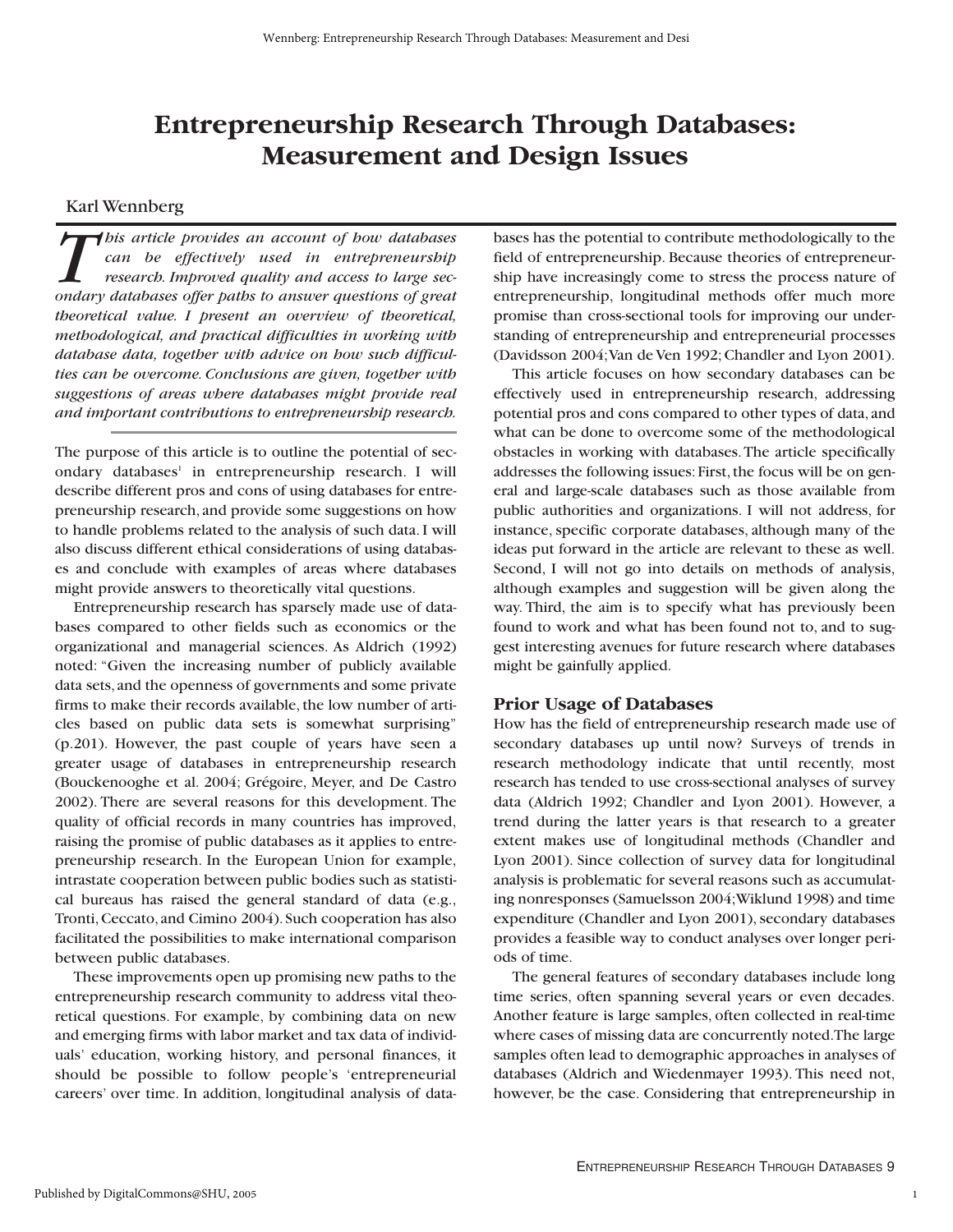its nature can be considered an outlier phenomenon (Schumpeter 1934), general population-like approaches might instead be inhibiting for theory development (Davidsson 2004).As will be indicated in the "How to Do It" section, a rarely used approach is to use databases to sample more specific *groups* of cases, strengthening the explanatory power of theories built from these groups.

Most commonly, official data from various countries and public bodies and census bureaus have been used.These are too many and too diverse to be described at length. In the United States, official data have been less accessible than in many other countries and therefore alternative, private sources have been employed. One of the first is Dun and Bradstreet Inc.'s Market Identifier Files (DMI), the source for Birch's (1979) seminal work on the job contribution of small firms.This database has been criticized because of its origin as a source of commercial credit information: Since the customers of such information are generally not very interested in small firms with little credit worthiness, the market identifier files have a bias against large- and middle-sized firms (Kalleberg et al. 1990; Phillips and Kirchhoff 1989; Storey and Johnson 1987), and problems with identifying the correct year a firm is closed (Williams 1993). Luger and Koo (2005) compared the DMI with several different sources of data, arguing that the Quarterly Unemployment Insurance files found in the U.S.Bureau of Labor Statistics reporting system is superior to the DMI files. However, the Unemployment Insurance files exclude self-employed individuals with sole proprietorships, and cannot distinguish between part-time and full-time workers.

To overcome the problems inherent in the DMI files, the U.S. Small Business Administration used the files to create the Small Business Data Base (SBDB), an extensive representative sample of all firms founded in the U.S. economy from 1976 until the late 1980s (Kirchhoff and Phillips 1992; Phillips and Kirchhoff 1989).Also the SBDB had a problematic sampling frame since (1) the underlying DMI files are based on selfreporting information, and (2) registration of firm foundings and firm discontinuances are often lagging one or two years (Phillips and Kirchhoff 1989). A more inclusive database is the Longitudinal Establishment and Enterprise Microdata (LEEM) developed by the U.S. Census Bureau (Acs and Armington 1998).This database includes all establishments in existence between 1989 and 1998, but only establishments with employees (i.e., excluding self-employed individuals). Acs and Malecki (2003) used the LEEM database to show that in contrast to what is often believed, the proportion of high growth firms in the United States is relatively larger within the smaller, nonmetropolitan labor market areas. Since the LEEM files can be linked to other census data, there might be possibilities to address other interesting questions.

One reason for the construction of new databases in the

10 NEW ENGLAND JOURNAL OF ENTREPRENEURSHIP

United States is the nonexistence of any complete business register or inclusive individual-level databases. In smaller countries with extensive social welfare systems such as Denmark, Sweden, and the Netherlands, many large-scale databases have been constructed by public bodies to evaluate welfare programs and policies.These databases have just recently begun to be explored for entrepreneurship research. In a working paper called "Do Small Firms Produce Better Entrepreneurs?" Sørensen and Phillips (2004) tracked the employment history of all people in Denmark who engaged in entrepreneurship for the first time in 1995.They found that those who had been working for smaller firms prior to entering entrepreneurship were more likely to remain in entrepreneurship and have higher incomes than those who had been working for larger firms. In another recent paper, Giannetti and Simonov (2004) investigated a random sample of Swedes who became entrepreneurs between 1995 and 2000, finding that in social groups where entrepreneurship is more widespread, individuals are more likely to become entrepreneurs and invest more in their own businesses, even though their entrepreneurial profits are lower.

Since databases from public sources are typically quite coarse-grained and often provide only limited information on each case (individual, firm, region, etc.), the bulk of entrepreneurship research utilizing information from databases has focused on the industry, region, or national level of analysis. Examples of such research are when data of, for example, new business start-ups or patented innovations is used to provide an indicator of aggregate levels of entrepreneurship (i.e. *rates;* Aldrich and Wiedenmayer 1993). However, the theoretical setting of such studies often do not relate directly to "mainstream"entrepreneurship research such as the creation of new ventures (Gartner 1990) or the discovery and exploitation of entrepreneurial opportunities (Shane 2003). The field of entrepreneurship has therefore yet to address Aldrich's (1992) comment on the scant usage of database data.

#### **Merits of Databases**

As suggested earlier in this article, the longitudinal and often very comprehensive nature of secondary databases can be employed to answer theoretical questions where interrelated factors or the heterogeneous nature of firms and individuals necessitates large, unbiased samples with the possibility to simultaneously investigate a variety of factors. One example of where databases have been successfully employed to investigate important questions is in the case of the suggested "female underperformance hypothesis."This idea was built on the survey-based research findings that women-owned firms tend to exhibit lower growth levels (Fischer, Reuber, and Dyke 1993) as well as lower profits and higher failure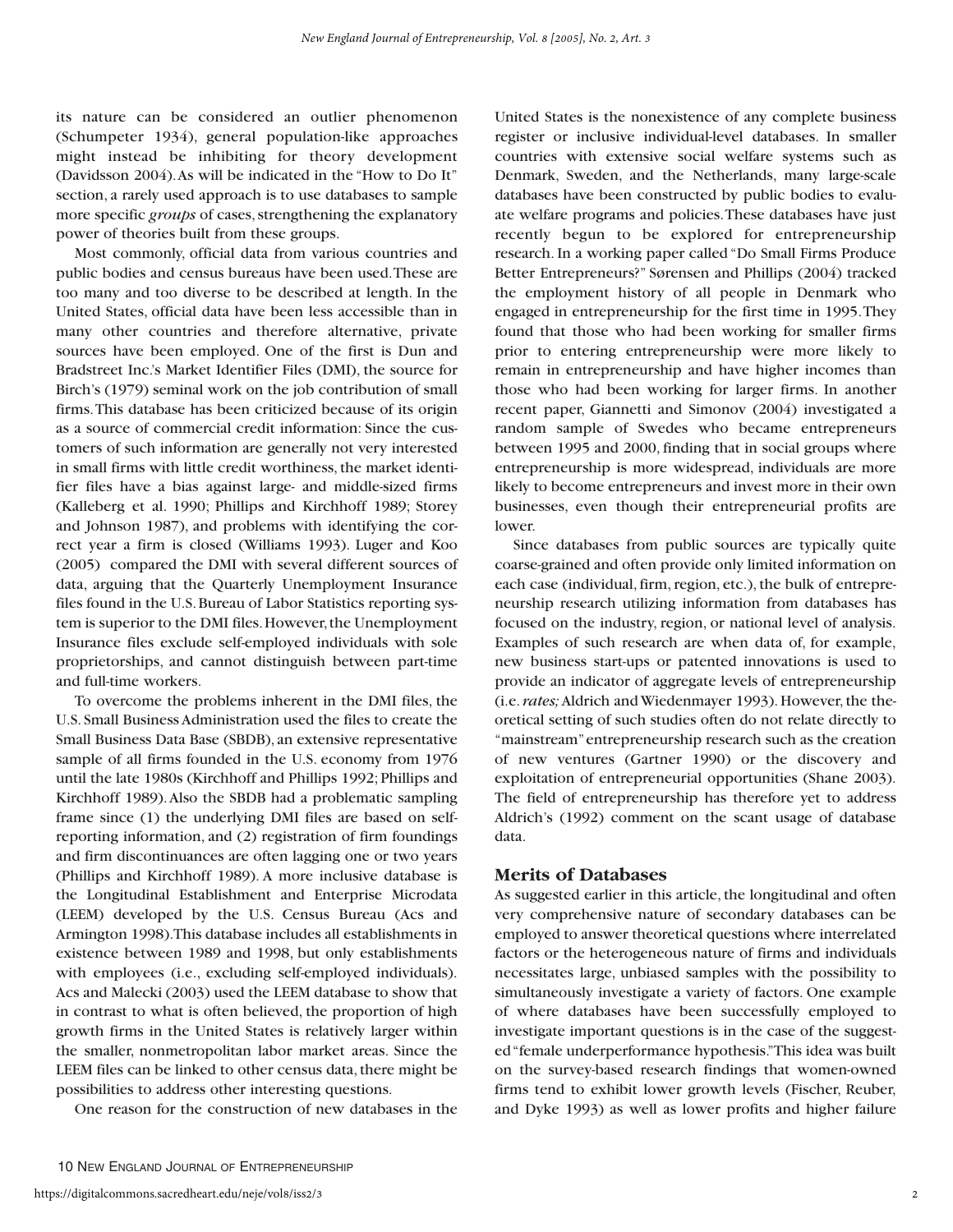rates (Carter,Williams, and Reynolds 1997). However, using a public database with data coverage exceeding 90 percent, Watson (2003) found no significant differences in failure rates between men- and women-owned firms after controlling for the type of industry that these firms are in. Du Rietz and Henrekson (2000) utilized a more comprehensive secondary database to investigate the hypothesis.After controlling for both type of industry and firm size, they concluded that, with the exception of sales, there were no significant differences in performance between men's and women's firms on any one of the three measures—growth, profit, and survival.

In addition to ease the testing and untangling of important concepts such as the female underperformance hypothesis, databases can help to facilitate the development of research design and methodology in entrepreneurship research as well. I will describe three such developments: improved sampling specification, correcting for endogenous effects, and multilevel methods of analysis. Looking first at sampling issues, it has been noted that a notoriously difficult issue in research on emerging organizations and activities has been different types of selection bias (Kalleberg et al.1990).This is a problem both in quantitative and qualitative research designs, and most often these difficulties are related to a survival bias in the sampling frames. For example, if a study tries to explain the variance in performance among a set of firms, the results risk being overly inflated if the cases chosen are more common to what the study is looking for. Higher performance will be more common among surviving firms (e.g., Carroll and Hannan 2000). However, utilizing databases does not provide us with very good sampling frames per se.What is important is that sampling frames of databases are usually very *precise,* something which is still rare in selections of cases in entrepreneurship research (Aldrich 1992). As secondary databases are fundamentally based on a specific sampling frame, it is thus important that researchers using databases explicitly consider how such a sampling frame mirrors the population that is being investigated.

Another merit of databases is that the longitudinal nature of data facilitates drawing causal inference, as well as a coping with endogeneity problems. Endogeneity occurs when we try to explain an outcome where an independent variable—a predictor—in a statistical model is itself codetermined within the model (Wooldridge 2002). In other words, if we include an independent variable in our model that is potentially a choice variable that might be correlated with other unobservable variables, the variable is endogenous to the effect or choice we are trying to predict.This is a common and often underestimated problem in much of the managerial and organizational sciences since research often seeks to infer an event, such as firm performance, to prior actions taken by individuals or organizations (Hamilton and

Nickerson 2003).As secondary databases usable in entrepreneurship research are often created by public bodies to assess the effects of political instruments and environmental changes on economic structure, such data provides a way to overcome the endogeneity problem. This can be accomplished by the inclusion of an exogenous instrument—a variable determined by something other than the system measured—which is correlated with the independent variable(s) but not with the error term (Hamilton and Nickerson 2003; for an example of endogeneity correction in entrepreneurship see Giannetti and Simonov 2004). There should also preferably be a theoretical rationale for such an exogenous instrument. As example, let us say that our goal is to determine the effect of some public entrepreneurship education program on the performance of a sample of small business managers. If we suspect that the more competent entrepreneurs would not participate in such a program but instead go directly into business, having participated in the education program could be seen as endogenous to performance in entrepreneurship and failing to control for this might yield a spurious estimated effect that program participation actually lowers performance.Having a longitudinal database can facilitate the inclusion of an exogenous instrument, which in this specific example would be a variable that we would expect to affect people's decision to engage in a short-term program but have a minor effect on their entrepreneurial performance (e.g., a measure of how many elective courses the individual took in college).

The third and final merit of databases to be addressed is the potential to conduct studies on different levels of analysis—and also to link these to each other.This is an important issue since entrepreneurship research has long been troubled with confusion on levels of analysis (Aldrich 1992; Davidsson and Wiklund 2001; Sarasvathy 2004). One example of such confusion is the effect of the founder(s)'s level of education on the performance of new ventures.A considerable amount of research has stressed founders' education to have a positive relationship with venture performance. However, studying individuals' characteristics and trying to draw inferences to the outcomes of their venture can be problematic as some ventures are founded by one person and others by several individuals. In addition, some individuals are simultaneously active in several ventures and might put differing amounts of effort into each one of these. Accordingly, the length and type of education of a group of founders might very well affect firm performance in other ways than the education of a single owner-managed firm. *If venture level outcome* is studied, *venture level resources* such as human, financial, or social forms of capital should be the natural inputs (Davidsson 2004). Here, data on individuals' length and type of education, together with their personal finances and occupational experiences, could be used to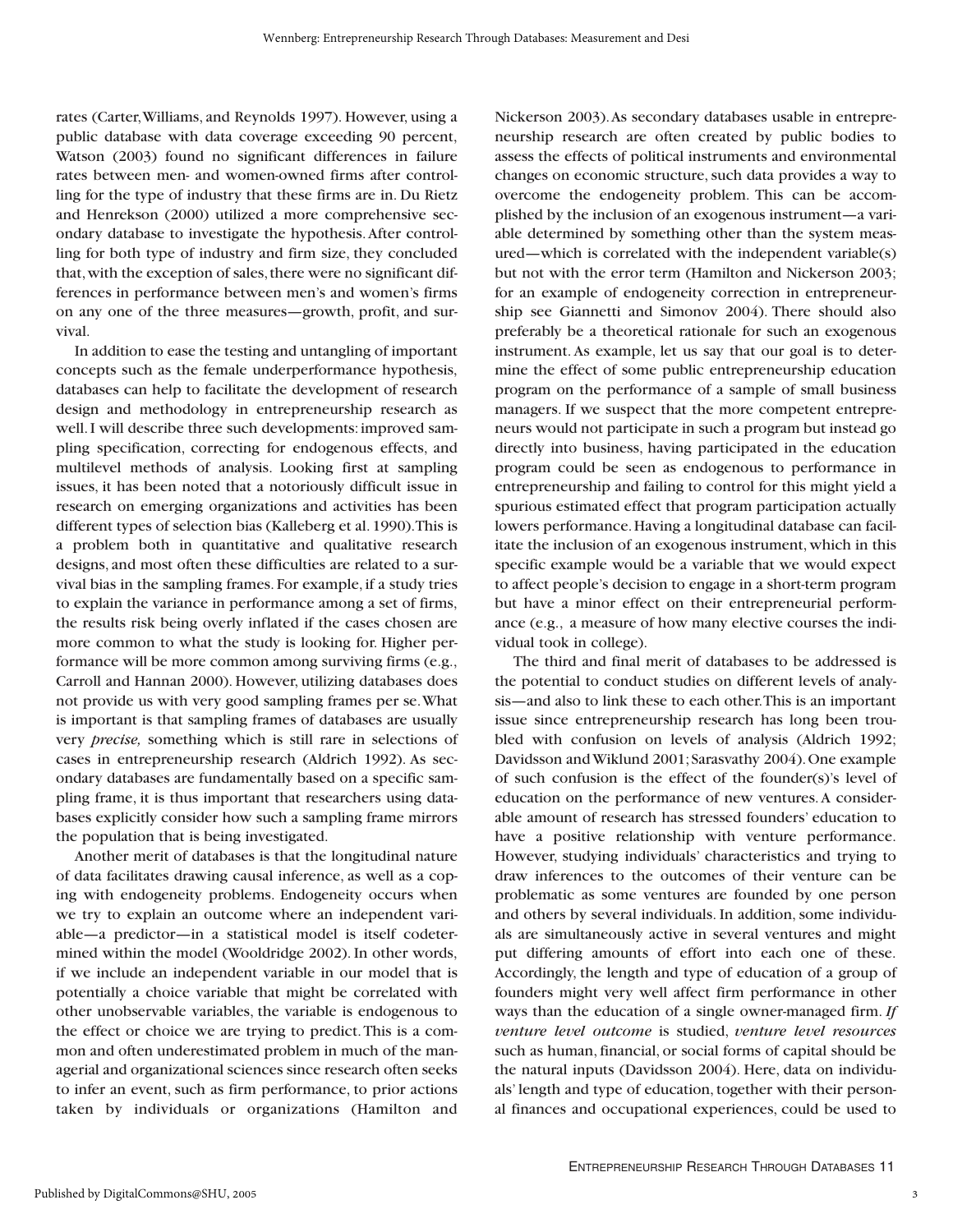assess the importance of such inputs for the performance of venturing activities.These types of databases have been greatly exploited on aggregate levels of analysis in, for instance, labor economics but have yet to see applicability in more fine-grained studies of, for example, the creation and development of new ventures. Such analyses can be especially powerful if ventures can be linked to their individual founder(s) (Scott and Rosa 1996).This can be achieved by using multilevel research methods (DiPrete and Forristal 1994; Kozlowski and Klein 2000).The possibilities of using different levels of analysis are important considering theorists' arguments that entrepreneurship researchers have been focusing on a rather narrow set of outcomes.Venkataraman (1997) argues that entrepreneurship research should move from focusing on firm-level outcomes of entrepreneurship to focus on *societal-level outcomes,* whereas Sarasvathy (2004) argues that entrepreneurship research should focus more on *individual-level outcomes* from entrepreneurial acts. Addressing Venkataraman's call for society-level outcomes, databases on firms can be used to investigate how technological shifts, for example, affect the number of new firms, products, or activities, as well as the productivity and profitability of certain industries. In this case, *industry-level factors,* such as changes in demographics, legislation, or technological inputs should be used to infer the outcomes from entrepreneurship.Addressing Sarasvathy's call for individual-level outcomes, databases on individuals—possibly linked with data on the firms where they are active as employees or entrepreneurs—can be used to investigate how participating in different types of entrepreneurial activities affect the subsequent careers and wealth levels of these individuals. In this case, *individual-level resources,* such as education, personal finances, or social network, should be used to infer the outcomes from entrepreneurship (Davidsson 2005).

#### **Potential Problems with Databases**

As argued in the onset of this article, databases have been underutilized in entrepreneurship research.There are some likely reasons for this: secondary databases differ from research methods such as experiments or surveys where researchers themselves can choose a sampling frame to study a population they are interested in. Most databases build fundamentally on organized sets of control systems used by authorities to record the existence of,for example,taxes paid by firms and individuals. Alternatively, databases might be based on census information used by authorities to gain knowledge of the demographics of firms and individuals. In either case, secondary databases are not designed to easily accommodate researchers' demands on theory-driven definitions or types of measurement (Phillips and Kirchhoff 1989). This section outlines some of the problems inherent in using data from databases.Most notable are sampling problems and

problems related to how, and for what purposes, variables in a database were assembled initially. The section concludes with a critical assessment of the validity of such variables. Specifically, I will address internal and construct validity.

Regarding the issue of sampling of cases from databases, it has been pointed out that data collected for purposes other than research often show severe undercoverage of parts of the population that might be the most relevant to entrepreneurship researchers, such as young and/or small ventures (Aldrich et al. 1989). For example, lists of new firms provided in industry directories or government records often exclude new ventures that fail very early in their existence (Aldrich and Wiedenmayer 1993; Katz and Gartner 1988). Furthermore, statistical authorities are often lagging in creating identification codes for new types of industries or organizational populations (Aldrich 1999).This leads to problems in applying such data to entrepreneurship research if we accept the principle that entrepreneurship is comprised of new and *emerging* economic activities (Schumpeter 1934). A consequence of this is that secondary databases can seldom be straightforwardly utilized in entrepreneurship research; researchers need to select or combine data carefully from different databases to reach a data sample that is theoretically useful. Another problem is that the kind of data found, although comparatively consistent and reliable, is often quite coarse and might not be a feasible approximation of more complex theoretical concepts (Davidsson 2004). For example, information on an individual's type and amount of human capital (e.g., education and work experience) in databases is often limited to *levels* of education and job tenure at the current workplace—more seldom on the *type* of education and work experience. It is doubtful what such crude approximations actually tell us about an individual's human capital.Also, official statistics on individuals' employment at a specific location (firm) is often estimated at a single point in time (Acs and Armington 1998; Delmar, Sjöberg, and Wiklund 2003). Such data will underestimate employment flows and small firm processes in dynamic or seasonal industries.

Secondary databases are generally considered to be more reliable than data collected in surveys. However, this is a "truth" with modifications since information found in databases are generally collected (1) automatically,or,(2) through survey-like methods. The first type of information, for instance, provides demographic details, such as household composition, which is generally very reliable with few (systematic) errors. The second kind of information, however, suffers from the same type of problem as any type of survey (i.e., internal and/or external nonresponses).This is especially the case for SIC-codes that in many European countries are based on "mandatory" information regarding the new firm's (will-be) line of business. However, disregarding this information will not prohibit the new firm from being registered.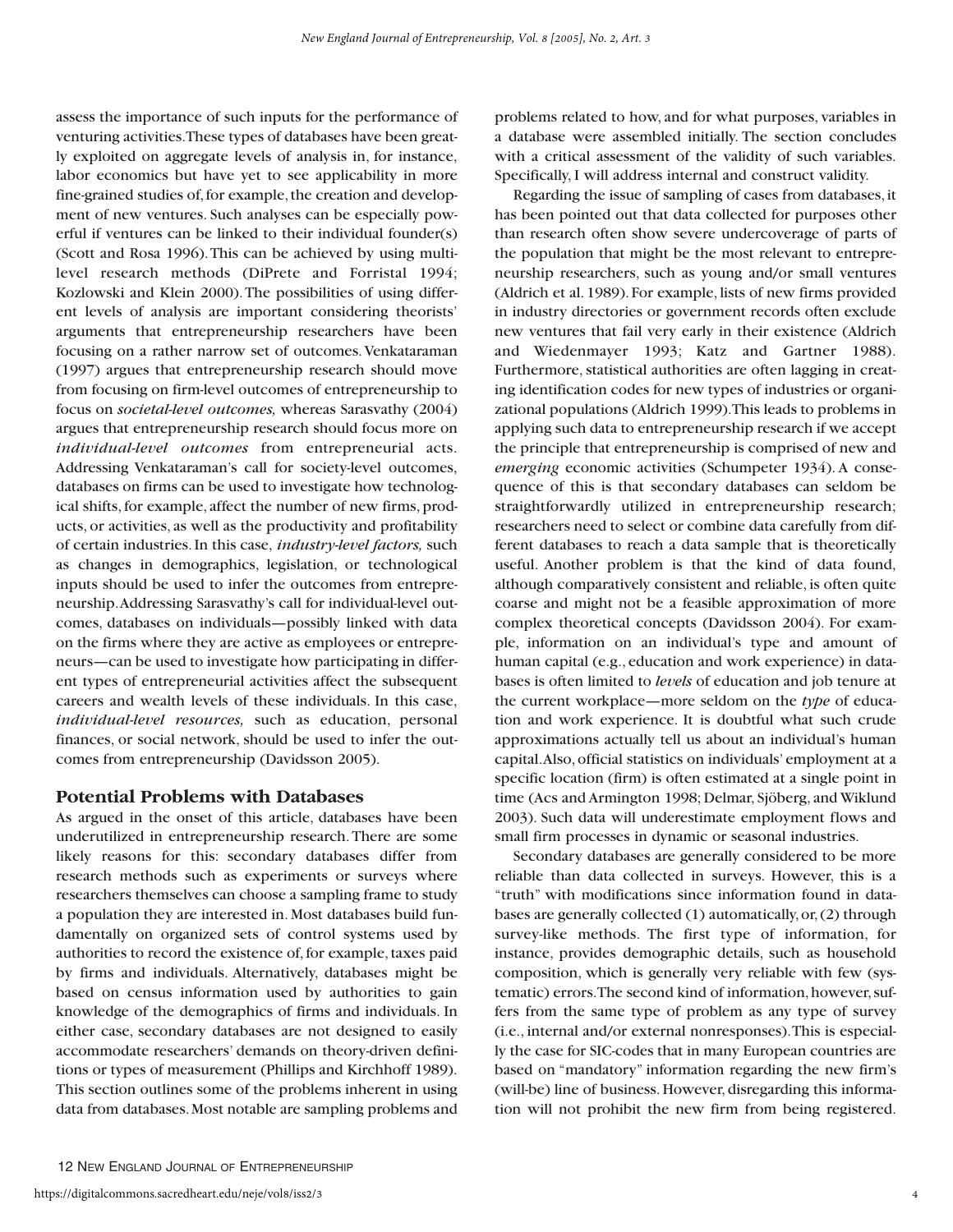Census authorities will use the mail and occasionally telephone calls to remind the firm to submit information on its line of business.This procedure is akin to most type of surveys—with one exception:Very rarely will the SIC-codes in a database tell whether the information was obtained through voluntary registration or in one of the subsequent reminders.

To what extent can we then assess if a secondary database is valid for our specific purpose? Validity problems with databases are often attributed to internal and construct validity. In regards to internal validity, the proliferation of large sets of databases increase the risk that (any) available data that seems somehow fit for the purpose might be used to test a theoretical model—although the data in practical terms are very distal proxies of the theoretical concept in question (Davidsson 2004).In other words,despite a seemingly consistent model and significant relationships, there are either no, lacking, or faulty theoretical underpinnings for why one or several independent variables should affect the dependent variable in a model.

In regards to construct validity, an inherent problem of using data assembled by someone else is that it is impossible to design specific measurements in ways we would like. Consequently, there is a risk that what seems apparent in data assembled in a database is not what was actually measured.

# **How to Do It: Design and Measurement Issues**

As outlined in the earlier sections, there exist some specific problems on the successful usage of databases in entrepreneurship research.A main problem is that most databases are just designed for purposes other than (entrepreneurship) research. Simply looking for associations in a large enough data set could bring results in one or two finds. However this is probably not the ideal way to conduct exploratory research.It would be more preferable to start out with a careful research design—considering the questions *why* we choose to work with a certain type of data, and *how* this relates to the theoretical problem that is being investigated. It is difficult to improve upon research efforts when one has simply used a database and tried to do something with it. Also, using data collected by someone else is problematic for two quite different reasons: First, there is a fairly large risk that the type, number, and specification of variables are not well suited to the theoretical framework that one wants to use. Minor model adjustments in the design of a study is of course not unusual, but there is an apparent risk that many small adjustments in the end means major "squeezing of the model" to fit the data.The second problem is that even if the data seems suitable to our theoretical framework, not having participated in the first-hand outlining, sampling, and collecting means that there could be significant difficulties in becoming familiar with the data. Specifically, the great number of variables often found in secondary databases means that detailed definitions of variables and how these were collected are crucial. Such definitions are often inadequate for the simple reason that statistical bodies work primarily with collecting data, not analyzing it.

# *Combining Databases*

As opposed to using databases assembled elsewhere, theoretically derived sampling frames might actually help to *create* new databases by drawing upon different types of publicly or privately available data. To conduct entrepreneurship research using databases in such a way, Davidsson (2004; 2005) argues that success to a large extent is dependent on how much influence the researcher can have on the type of sampling frame, variables, units, and time span that is used:

*…the trick behind this [success] was careful and thorough work in close collaboration with experts at the statistical organization in order to use and combine the best available data for creating reliable, customized data sets that could actually answer the research questions that we were asking….*(Davidsson 2005, p. 26 in manuscript).

For example, databases that maintain identification keys to firms, individuals, or workplaces might at a later date be used by researchers to match against other databases with complementary information (Linder 2004). This means that the researcher has access to both contacts within such relevant statistical authorities as well as the ability to fund the extraction of customized data. If we assume that the state of affairs is somewhere between this "ideal" put forward by Davidsson and that of exploiting a preexisting database, what kinds of problems are we then likely to encounter, and what can be done to handle them?

# *Theory-Driven Research*

A fundamental requirement for successful research is that key variables in a database are actually theoretically relevant. If the data does not seem to be suitable to the kind of theory we intend to test, it is recommendable to go back to the drawing board to reconsider the study. Frost and Stablein (1992) argue that being immersed in the data is a fundamental requirement for conducting exemplary research. If the database should prove to be unsuitable for a particular purpose, getting "immersed" does not necessarily mean a waste of time.Explore alternative paths! Is it possible to change the level of analysis? Did you unsuccessfully look for approximations of behavior variables but instead found data more suitable as sociodemographic variables? Theories other than the one(s) you originally relied on might prove useful. By getting "immersed" in the data, you might actually discover some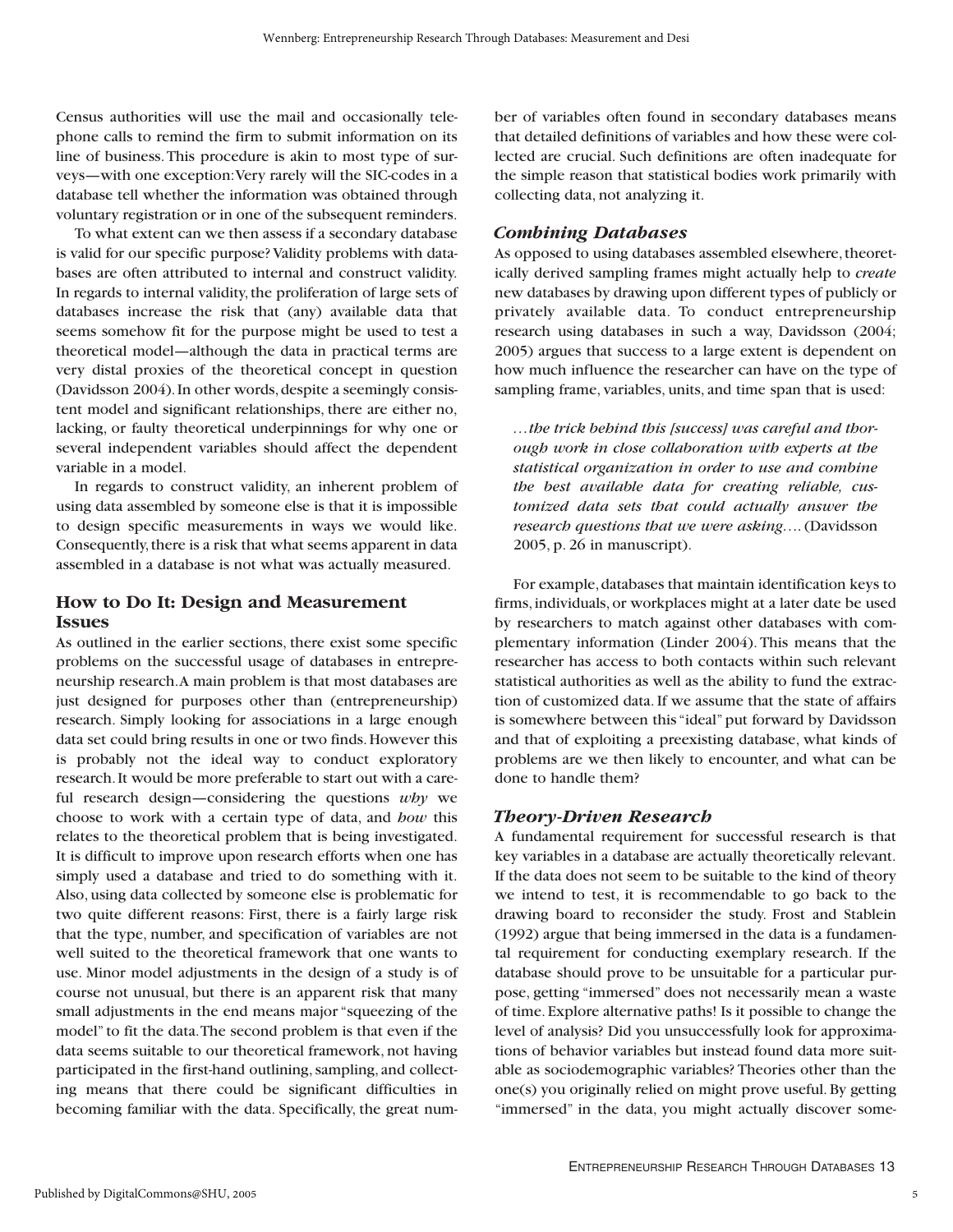thing that existing theories cannot readily explain. Chance and surprise account for many good ideas in science. For example, Acs and Audretsch's (1989) original findings that small firms account for the relative majority of innovations in competitive industries originated while the researchers were investigating other questions, using a large secondary database (Acs 2004).

### *Defining and Sampling*

Let us now turn to how databases can be related to definitions of entrepreneurial activities.Take for example individual level data that usually denote people's occupation as their "main" activity (e.g., employee, homemaker, self-employed, etc.) These kinds of definitions easily clash with our theoretical concepts, since an employee or a homemaker can very well make a stab at entrepreneurship by starting a business "on the side."Even if this new business is something the individual spends most of her mental energy and resources on, it might not be registered in official data as her "main" activity. In addition, occupation is often defined in census-like data as "the place where an individual receives her largest earnings from'.The result is that an unemployed person will be considered to have a full-time income even if only making \$5,000 a year, but an investment banker with a firm on the side *that she strives to expand* might be excluded from the new firm definition, even if his business's turnover is \$100,000 a year (Aldrich 1999). When using databases, one should consequently be careful not to accept definitions that might exclude some of the most relevant cases. If the cases we are looking at are not suitable for theory-testing, it is quite irrelevant how many, how good, or how valid variables we have at our disposal.The results will still be of very little value.This problem might be alleviated by validating a measure by comparison with other types of data. In regards to individuals' occupation for example, one could compare how an individual's labor market activities are denoted in one type of database compared to another. If data in a public labor market database defines occupation as the activity from where the individual receives the largest earnings, this can be weighed against, for example, tax registers that list an individual's total income and its sources.Thus, it is possible to circumvent the limitations imposed by a particular data source to better fit our theoretical definition of a concept. It has been pointed out that oddly, such cross-validations seem to be lacking in entrepreneurship research (Chandler and Lyon 2001).

#### *Measurement*

An important measurement issue is that while good research requires consistent definitions and measurements of theoretical concepts, this might not be the case for data assembled for other purposes. In any case, it is necessary to ensure whether the variables in a specific database are consistently

defined and measured; if not there is no way to control for differences in measurement. To ensure consistent measurement procedures, discussions with statistics experts in charge of assembling and updating databases are crucial. Such discussions will probably also reveal important details of how a certain database was actually created. For example, most individuals and firms are obliged to report certain types of financial information to the authorities for taxation and other reasons. For one reason or another, both individuals and firms might over- or underreport their financial statements (Gentry and Hubbard 2004), thus creating biases in database information on, for instance, net sales of small firms. Therefore, researchers relying on databases need to consider questions similar to that of survey design, namely, *what is it* that people actually report? when asked to provide certain information. Such questions could be posed to the experts in charge of the database, or researchers with prior experience of working with the same data set. If the biases are random in nature, it might be possible to disregard them as measurement errors. If the biases are systematic and consistent in nature,it might be possible to control for this if we know the direction of the bias.

#### *Causal Directions and Effect Size*

As pointed out in the previous section, the nature of secondary data often tells us less about the absolute number or quantity of something that we wish to know. On the other hand, longitudinal databases can, with a high degree of reliability, help us to assess how changes in one (set of) factor(s) affect another factor.What we learn is primarily about *effects,* and then secondarily, the exact magnitude of these. Therefore, despite the fact that research using databases state specific magnitudes as outcomes of their studies, more important are the general causal directions that can be determined through changes in variables over periods of time. From this perspective, findings such as Hamilton's (2000) conclusion that self-employed entrepreneurs in general pay a 25 percent premium in terms of lower long-term income is less important than the more general fact that entering selfemployment has a negative effect on subsequent personal income. Levels of earnings are often measured through tax registers in ways that make it impossible to determine whether the salary came as a lump-sum payment for a short period of work or as regular wages, or if the wages came from one or several different sources. Salary levels and other observable attributes should therefore be considered "indicators"of personal earnings instead of actual levels comparable across time and individuals,a common procedure in much of sociology research (Eckhardt and Ermann 1977). This does not mean that we need to stop at simple analyses when utilizing census-like databases. For instance, after testing theoretical models and mapping causal factors on macro or meso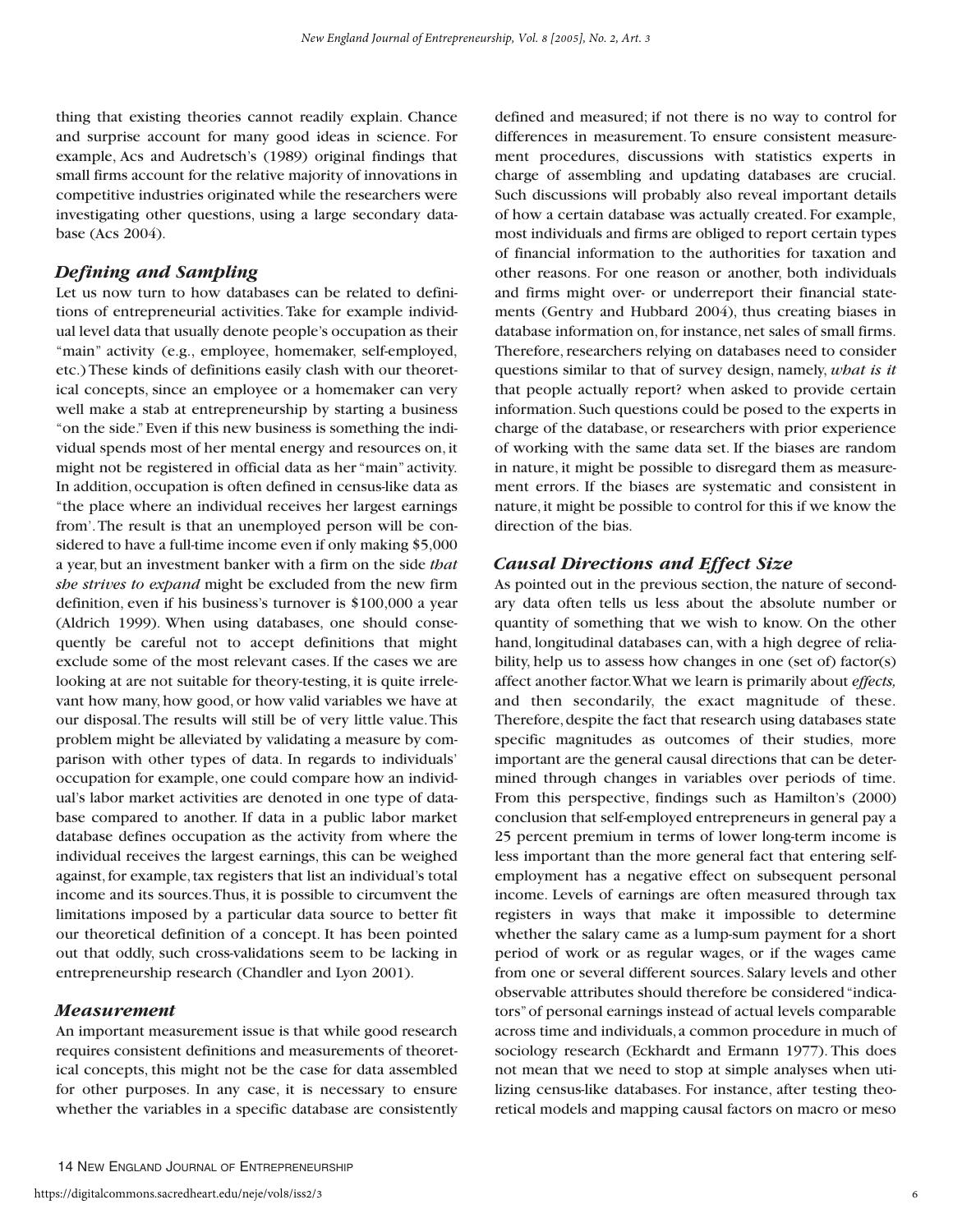levels, it is often worthwhile to break down more general samples of individuals based on, for example, age, sex, education, job tenure or number of firms founded. If the objects of the study are firms, these can be grouped based on industry or geographical belonging, ownership structure, age, etc. Investigating more homogenous groups of cases mean that the actual level of variables will be much more informative and comparable across individuals and time.

#### *Validity*

This section addresses the possible validity problems that were earlier described. Usually, low internal and construct validity can be dealt with through multimethod measures (Chandler and Lyon 2001). To validate information drawn from databases, Carroll and Hannan (2000, p.166) offer three suggestions. First, external information of the population (of firms, individuals, etc) that the data is drawn from can be used to authenticate the database. If external information covering the population in a database is not available, Carroll and Hannan suggests that publicly available information about a set of well-known cases might be used. However, such validation is much weaker since looking only at wellknown cases will lead to undersampling of smaller or newer cases already failed or disbanded (Denrell 2003). A second approach offered by Carroll and Hannan is to compare the aggregate numbers—or marginal distribution—tabulated from a data set with numbers reported elsewhere. From the author's own experience, I would specifically suggest that distribution and rough means of key variables should be cross-checked against other sources whenever possible. In regards to firm-level databases, similar information on some or all cases might be found in industry registers, trade magazines or other types of public or semi-public sources. In regards to individual-level databases, similar information on some or all cases can often be found in public censuses. Even if census data overlapping the time period covered in a database is available only for one or a few years, the information from census data is generally broad and accurate enough to validate most individual-level data in other secondary databases. The third way of validation offered by Carroll and Hannan (2000, p.167) is to evaluate a potential data source prior to actually collecting the data by asking experts on this type of data regarding its credibility and usefulness. Such experts can be statisticians or other researchers in the field, for individual-level databases they can be sociologist or demographists,and for firm-level databases they can be historians or industry experts with a general overview of the population in question. One of the strongest validating methods would be to contact some of the cases covered in a specific database, for example, through surveys or "embedded" interviews. However, since databases with information on identifiable units (i.e., individuals or registered firms) are often

anonymous and classified, contacting a few persons from the sample is not a straightforward issue. In addition, the data might be several years old and thus make validating questions of time-specific events or concepts unfeasible.

#### *Combining Databases and Surveys*

One way to obtain validating information is to use a database in combination with surveys of the same cases. In, for example, epidemiological or social medical research, there are long traditions of using established databases on a specific population or a set of patients and then combine this information with surveys sent directly to all or a (random) set of individuals drawn from the database.Linder (2004) describes how surveys can be micro-linked to administrative databases. This not only provides more detailed and specific information, but also the information is more reliable and complete when there are two or more sources with respect to the same subject. Such a procedure might be possible even if the cases in a database cannot be directly identified. Data providers such as statistical authorities can frequently administer and distribute surveys in conjunction with providing a certain data set (Petersen et al. 2004). How can this then be useful to entrepreneurship research? If we, for instance, return to the case of social medical research, it is not uncommon to use databases to identify sociodemographic conditions, such as family and labor market status and then combine this with attitude or behavior variables measured through surveys. The same kind of approach might also be productive in entrepreneurship research where,for example, economic, sociological or cognitive theories might be aligned and tested within the same empirical setting.A word of caution is required here if databases are combined with surveys measuring behavioral constructs *at the end* of the measurement period. One problem with the inclusion of behavior variables where attributes and potential outcomes are measured at different points is that since behavior is not a stable psychological construct, a person's behavioral style might have changed from the time it is measured to the time an outcome is measured (Wiklund, Davidsson, and Delmar 2003).This problem might be alleviated by using theoretically more valid operationalizations of how behavioral variables (e.g., perceptions, intentions, or self-efficacy) relate to actual actions taken by entrepreneurs (Delmar 2000; Krueger 2003).

#### *Multilevel Analyses*

Databases provide an ideal empirical setting for multilevel entrepreneurship research. Methods for such research have been utilized and discussed at length in, for instance, organizational behavior (Kozlowski and Klein 2000) and sociology research (DiPrete and Forristal 1994). Many have argued that confusion has existed in the entrepreneurship field between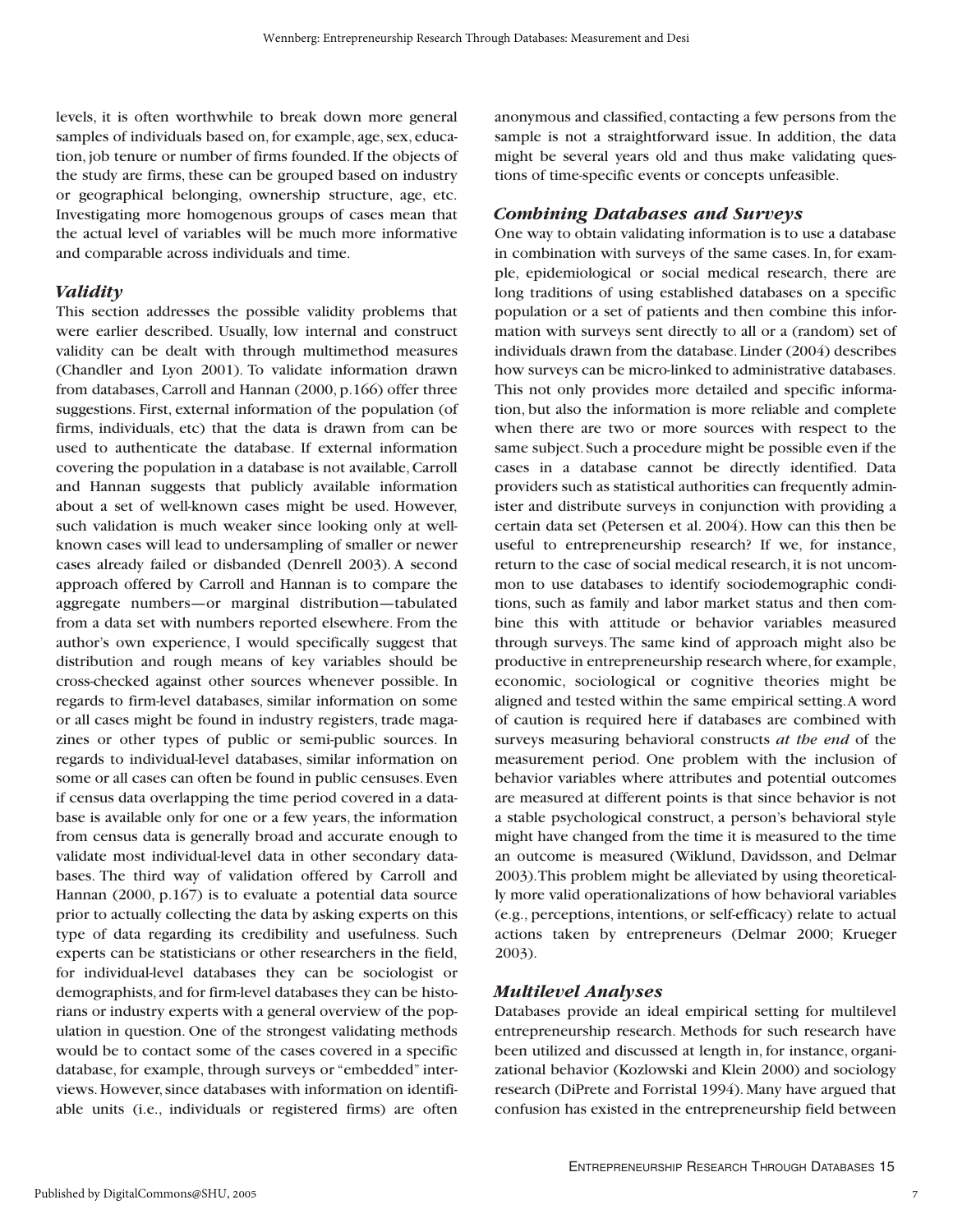firm and individual levels of analysis (Aldrich 1992; Davidsson and Wiklund 2001; Sarasvathy 2004). Acknowledging this prior confusion and also the methodological difficulties in conducting multilevel analyses, Davidsson (2005) suggests thinking of an entrepreneurship research project as a single design level before starting to make crossovers to other levels.The starting point of such a design demands the predictor variables and the criterion variable(s) should refer to the same level of analysis. For example, instead of using the education of an entrepreneur (individual level) to infer the financial performance of her firm (firm level), we should use the total amount of human capital in a firm (firm level) to infer financial performance (firm level). Alternatively, we could use the education of an entrepreneur (individual level) to infer her earnings from self-employment (individual level).The cautious or less-experienced researcher would thus be suggested to start out with a more straightforward single-level research design before moving on to more advanced methods of combining and analyzing data.

#### **Ethical Considerations**

A delicate issue with regards to large-scale databases of firms, and especially individuals, is the ethical dimension. In most countries, individuals and firms are obligated to report certain types of financial information to the authorities for taxation and other purposes.This information is largely dependent on individuals' conviction that the information will not be used for purposes they disagree to. For example, census authorities often ask or demand newly registered businesses to report their current or planned "line of business,"which is subsequently transformed into SIC-compatible codes by the census office.If people believe that information they give out is being used in ways they do not agree to, they might be disinclined to give out information in the future, or worse when reporting is mandatory, they might provide inaccurate information. Careful consideration of how the subjects featured in a database would consider being part of the current research project is thus an important question. Worst case scenario:a sloppy or unethical project might damage the usefulness of important databases.

A final word on the ethics of using databases concerns the risk of "data mining" empirical material. Since database research often carries large investments in time and costs for acquiring and learning about data, researchers might be pressed to show that this was a justified investment. As discussed previously, data might not readily be used as proxies of theoretical concepts. Researchers using secondary databases therefore need to obtain information on sampling details and variable specification. Failing to do so, the researcher might find herself standing with a large amount of data with little value for the original objective.Hence the eth-

ical dilemma:Vacuuming the material for significant correlations might eventually reveal some variable(s) that can be used to explain something vaguely related to something entrepreneurial. With larger sample sizes, the t-values used for statistical inference testing becomes larger, making it easier to reject a null hypothesis of no relationship between two variables. It is also possible to omit a variable that is found to interfere with the theoretical model, causing the variables in the tested model to be inflated and thus overestimating the effect of our model. From an ethical standpoint, all such procedures are of questionable value.

#### **Discussion**

I have argued in this article that entrepreneurship research has yet to make use of the possibilities inherent in databases. I suggested several ways to cope with the problems and practicalities of database research: using theory-driven sampling specification and variable definitions, discussing the data with experts and those familiar with it, and getting immersed in the data to learn about its possibilities and inherent limitations.To ensure validity, I particularly argued for combining different types of databases with each other or with other types of data.It is also important to uphold the higher norms of research and resist the temptation of "data mining."So, what good can these details, arguments, and suggestions put forward, do us as researchers in entrepreneurship? I will round off by giving three examples of theoretically important questions where databases might provide some answers.

As first example, the possibilities to provide analyses on entrepreneurs and nonentrepreneurs with similar skills and experiences over time might help us to pinpoint the elusive concept of "opportunity costs," which is often put forward in theoretical and empirical work as well as in public policy documents.Although opportunity cost is frequently mentioned as a possible explanation for empirical findings, there has been little research to date that explicitly investigate the existence, magnitude, and effects of opportunity costs of engaging in entrepreneurship. The studies in existence (notably Amit, Muller, and Cockburn 1995) have been relying on somewhat crude proxies, such as prior salary before engaging in entrepreneurship, as a measure of opportunity costs.

As a second example, by using database on many individuals over a longer period of time, it would be possible to look at entrepreneurs' *career performance* instead of trying to infer variables related to the individual entrepreneur to the performance of his or her *firm* (Sarasvathy 2004). This can be done by using both "long" and "broad" research designs:With a long design, data on a comprehensive set of individuals' characteristics and resources can be looked at to see how (periods of) entrepreneurship affect individual level outcomes such as long-term wealth and earnings, as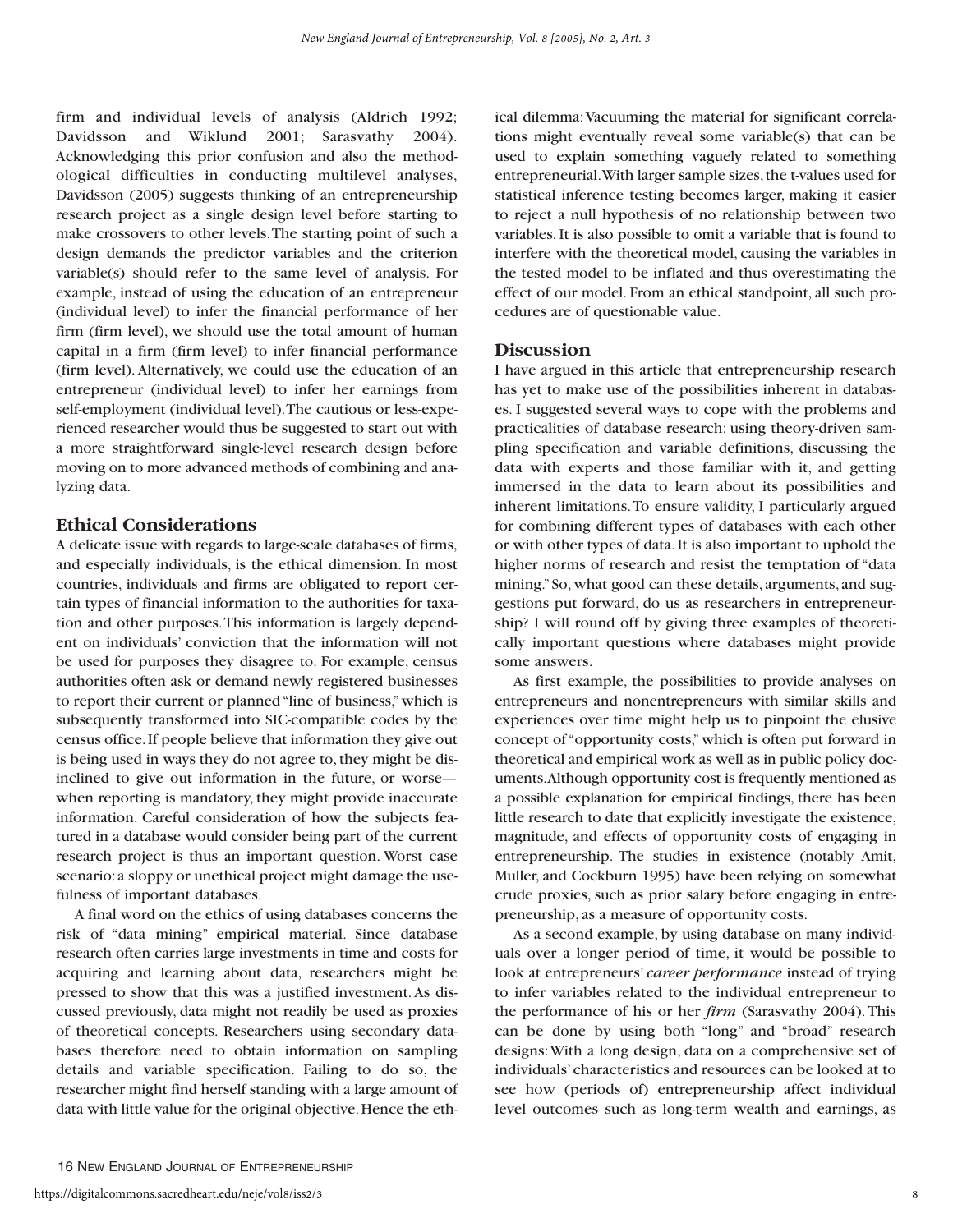well as personal health and other nontangible affects.With a broad design, individual-level data are combined with firmlevel data to determine the workplaces where individuals are active as employees or entrepreneurs—and thus to test how participating in different types of entrepreneurial activities affect the long-term careers, social standing, and wealth levels of these individuals. Such an approach also has the potential to examine the long-term differences between novice and serial entrepreneurs (Westhead and Wright 1998).

As a third example, databases of (new) firms might be

# **Acknowledgments**

combined with data on patented innovations to assess how technological opportunities affect the development and performance of new firms. Save for a few studies making use of survey (Klevorick et al, 1995) or qualitative data (Shane 2000), empirical work on how different types of opportunities affect the establishment and development of new ventures is still lacking (Shane 2003; McMullen and Shepherd 2005). Based on the suggestions given in this article, secondary databases provide a source of great yet untapped value that can help us to expand the depth and scope of entrepreneurship research.

An earlier version of this article benefited from valuable comments from Per Davidsson, Johan Wiklund, Johanna Levallius, and an anonymous referee.All errors, as well as viewpoints presented in this article, belong entirely to the author. Generous funding was provided by Handelsbanken research foundations and the Swedish Institute for Labour Market Policy Evaluation (IFAU).

#### **Endnotes**

1. By "secondary databases" I mean databases that were not collected as primary data by researchers (e.g., not data such as the PSED). Since there are much secondary (or "archival") data that could be used in research, the focus in this article is mainly on large-scale databases such as those available from public authorities and organizations.The terms "database" and "secondary database" are used interchangeably.

#### **References**

- Acs, Z.J. 2004. Keynote speech at the seminar on Innovation, Entrepreneurship and Growth. November 18. Royal Institute of Technology, Stockholm, Sweden.
- Acs, Z.J., and Audretsch, D. 1989.*Innovation and small firms.* Cambridge, MA: MIT Press.
- Acs, Z.J., and Armington, C. 1998. Longitudinal establishment and enterprise microdata (LEEM) documentation. *Washington DC: Center for Economic Studies,* U.S. Bureau of the Census, CES 98–99.
- Acs, Z. J., and Malecki, E. J. 2003. Entrepreneurship in rural America:The big picture. In T. M. Hoenig, ed., *Main streets of tomorrow: Growing and financing rural entrepreneurs.* Kansas City: Center for the Study of Rural America.
- Aldrich, H.E. 1992. Methods in our madness? Trends in entrepreneurship research. In D.L. Sexton and J.D. Kasarda, eds., *The state of the art of entrepreneurship.* Boston, MA: PWS-Kent, 191–213.
- Aldrich, H.E. 1999. *Organizations evolving.* London: Sage Publications.
- Aldrich, H.E., Kalleberg,A.L., Marsden, P.V., and Cassell, J.W. 1989. In pursuit of evidence: strategies for locating new businesses. *Journal of Business Venturing* 4, 6: 367–386.
- Aldrich, H.E., and Wiedenmayer, G. 1993. From traits to rates:An ecological perspective on organizational foundings. In J.A. Katz and R.H. Brockhaus, eds., *Advances in entrepreneurship, firm emergence, and growth* 1. Greenwich, CN: JAI Press, 145–195
- Amit, R., Muller, E., and Cockburn, I. 1995. Opportunity costs and entrepreneurial activity.*Journal of Business Venturing* 10, 2: 95–106.
- Birch, D. 1979. *The job generating process.* A report prepared for the Economic Development Administration, U.S. Department of Commerce.
- Bouckenooghe, D., Buelens, M., De Clercq, D., and Willem,A. 2004. *A review of research methodology in entrepreneurship: Current practices and trends* (1999–-2003). Paper presented November 24 at the XVII RENT Conference. Copenhagen, Denmark.
- Carroll, G. R., and Hannan, M.T. 2000. *The demography of corporations and industries.* Princeton, NJ: Princeton University Press.
- Carter, N.M.,Williams, M. and P.D. Reynolds. 1997. Discontinuance among new firms in retail: the influence of initial resources, strategy and gender.*Journal of Business Venturing* 12, 2: 125–145.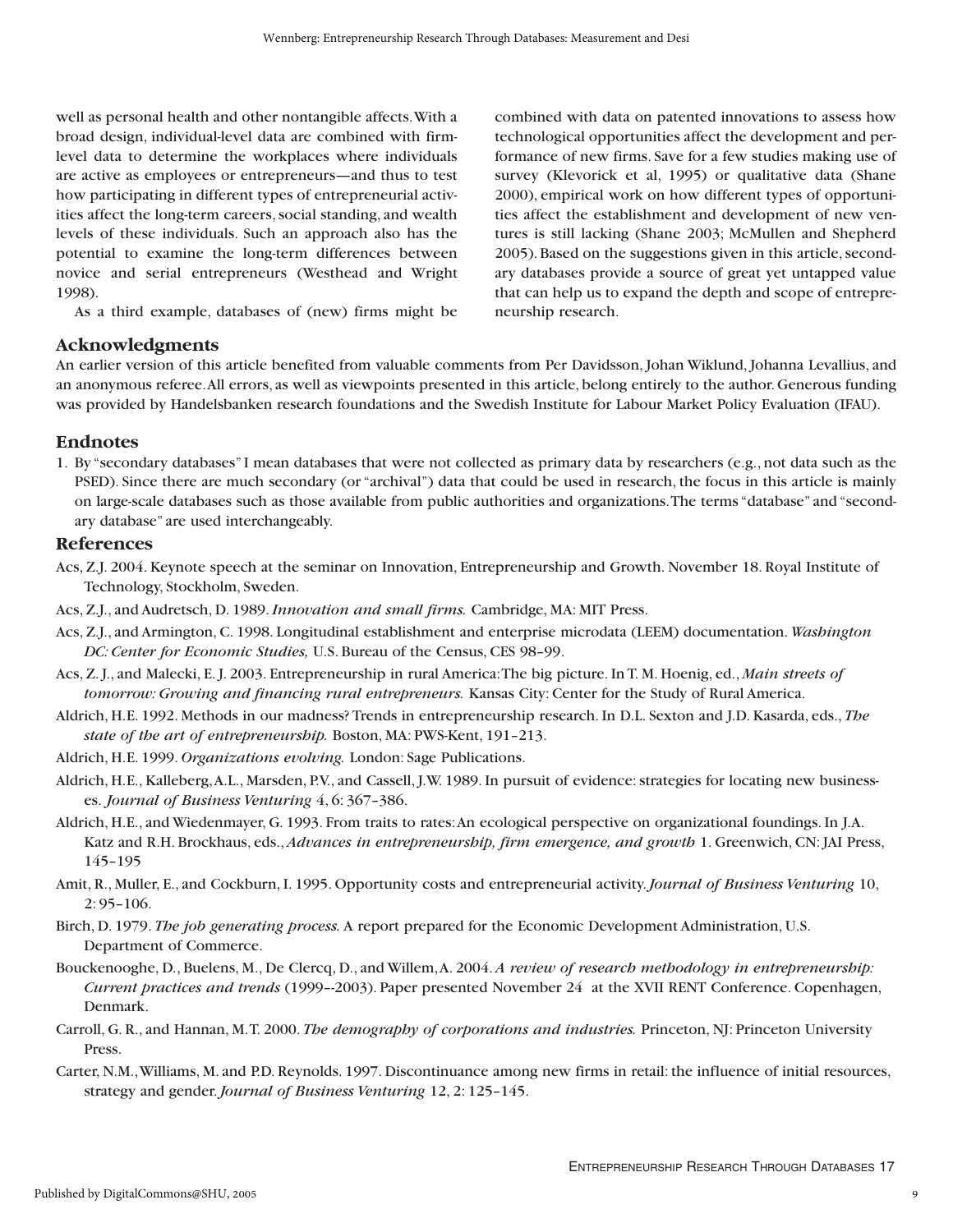- Chandler, G.N., and Lyon, D.W. 2001. Issues of research design and construct measurement in entrepreneurship research:The past decade. *Entrepreneurship Theory and Practice,* 27, 3:101–113.
- Davidsson, P. 2004. *Researching entrepreneurship.* New York: Springer.
- Davidsson, P. 2005. Method challenges and opportunities in the psychological study of entrepreneurship. In J.R. Baum, M. Frese, and R.A. Baron, eds., *The psychology of entrepreneurship* (Chapter 13). Mahway, NJ: Erlbaum.
- Davidsson, P., and Wiklund, J. 2001. Levels of analysis in entrepreneurship research: Current research practice and suggestions for the future. *Entrepreneurship Theory and Practice* 27, 3:81–99.
- Delmar, F. 2000.The psychology of the entrepreneur. In S. Carter and D. Jones-Evans, eds., *Enterprise and small business: Principles, practice and policy.* Harlow: Financial Times, 132–154.
- Delmar, F., Sjöberg, K., and Wiklund, J. 2003. *The involvement in self-employment among the Swedish science and technology labor force between 1990 and 2000.* The Swedish Institute for Growth Policy Studies (ITPS). http://www.itps.se/pdf/A2003\_017.pdf.
- Denrell, J. 2003.Vicarious learning, undersampling of failure, and the myths of management. *Organization Science* 14, 3: 227–243.
- DiPrete,T.A., and Forristal, J.D. 1994. Multilevel models: Methods and substance. *Annual Review of Sociology* 20, 1: 331–357.
- Du Rietz,A., and Henrekson, M. 2000.Testing the female underperformance hypothesis. *Small Business Economics* 14, 1: 1–10.
- Eckhardt, K., and Ermann, M. 1977. *Social research methods: Perspective, theory and analysis.* New York: Random House.
- Fischer, E.M., Reuber,A.R., and Dyke, L.S. 1993.A theoretical overview and extension of research on sex, gender and entrepreneurship. *Journal of Business Venturing* 8, 2: 151–168.
- Frost, P.J., and Stablein, R.B. 1992. *Doing exemplary research.* Newbury Park, CA: Sage.
- Gartner,W. 1990.What are we talking about when we talk about entrepreneurship? *Journal of Business Venturing* 5: 15–28.
- Gentry,W.M., and Hubbard, R.G. 2004."Success taxes," entrepreneurial entry, and innovation. NBER Working Paper #10551. U.S. National Bureau of Economic Research.
- Giannetti, M., Simonov,A. 2004. *Social interactions and entrepreneurial activity.* Working Paper. Stockholm: Stockholm School of Economics.
- Grégoire, D., Meyer, D.G., and De Castro, J.O. 2002. *The crystallization of entrepreneurship research DVs and methods in mainstream management journals.* In W.D. Bygrave et al., eds., Frontiers of Entrepreneurship Research 2002. Babson Park, MA: Babson College, 663–674.
- Hamilton, B.H. 2000. Does entrepreneurship pay? An empirical analysis of the returns of self-employment.*Journal of Political Economy* 108, 3: 604–631.
- Hamilton, B.H., and Nickerson, J.A. 2003. Correcting for endogeneity in strategic management research. *Strategic Organization* 1, 1: 51–78.
- Kalleberg,A.L., Marsden, P.V.,Aldrich, H.W, and Cassell, J.W. 1990. Comparing organizational sampling frames. *Administrative Science Quarterly* 35, 3: 658–688.
- Katz, J., and Gartner,W. B. 1988. Properties of emerging organizations. *Academy of Management Review* 13, 3: 429–441.
- Kirchhoff, B.A., and Phillips, B.D. 1992. Research Applications of the Small Business Data Base of the U.S. Small Business Administration. In D.L. Sexton and J.D. Kasarda, eds., *The state of the art of entrepreneurship.* Boston, MA: PWS-Kent, 243–267.
- Klevorick,A., Levin, R., Nelson, R., and Winter, S. 1995. On the sources and significance of interindustry differences in technological opportunities. *Research Policy* 24, 2: 185–205.
- Kozlowski,W.J., and Klein, K.J. 2000.A multilevel approach to theory and research in organizations. In K. J. Klein and W. J. Kozlowski, eds., *Multilevel theory, research, and methods in organizations.* San Francisco: Jossey-Bass: 3–80.
- Krueger, N.F. 2003.The cognitive psychology of entrepreneurship. In Z.Acs and D.Audretsch, eds., *Handbook of entrepreneurship research:An interdisciplinary survey and introduction.* Dordrecht, NL: Kluwer, 105–140.
- Linder, F. 2004 The Dutch virtual census 2001:A new approach by combining administrative registers and household sample surveys. *Austrian Journal of Statistics* 33, 1–2: 69–88.
- Luger, M.I., and Koo, J. 2005. Defining and tracking business start-ups. *Small Business Economics* 24, 1:17–28.